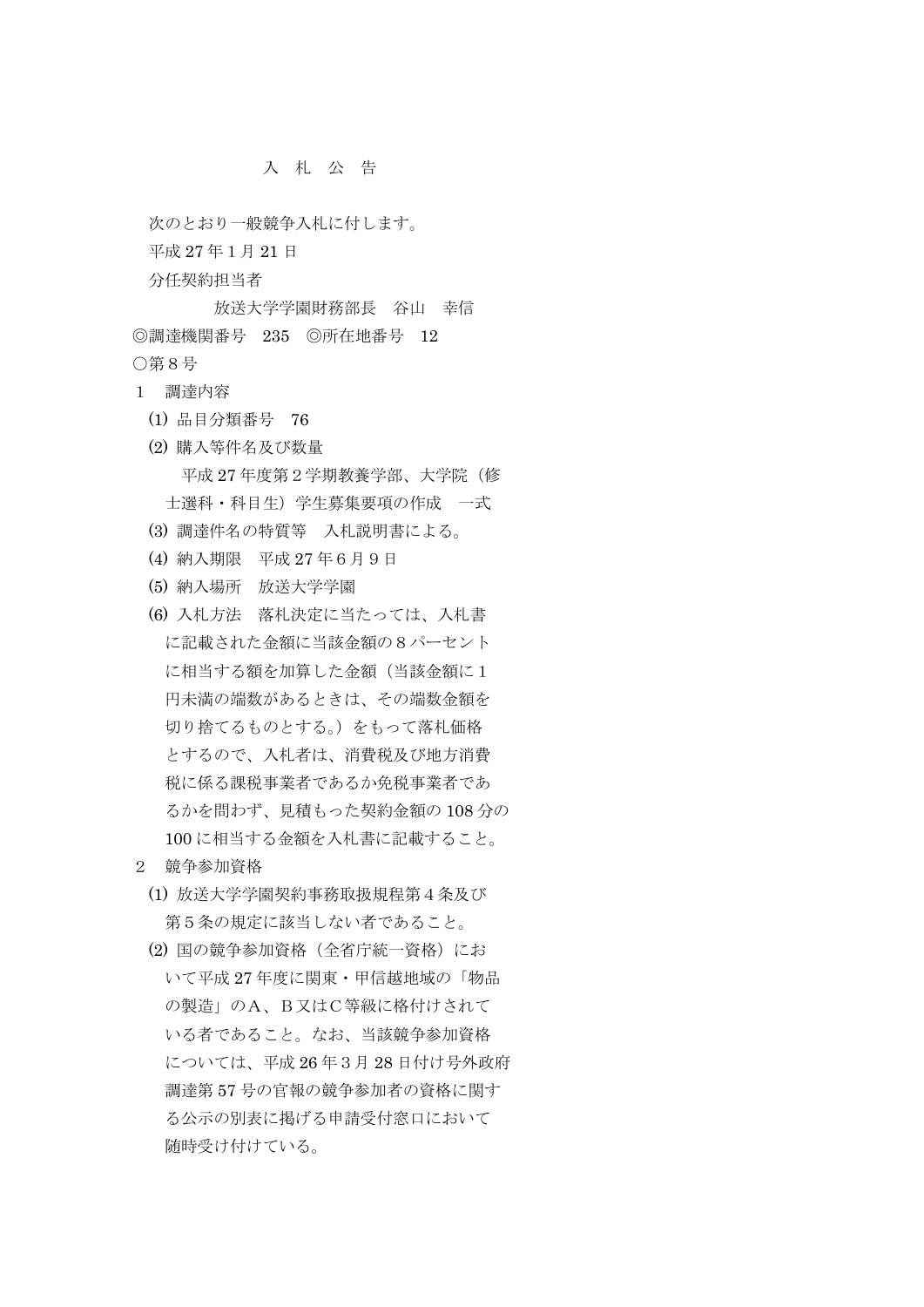- (3) 放送大学学園から取引停止の措置を受けて いる期間中の者でないこと。
- 3 入札書の提出場所等
	- (1) 入札書の提出場所、契約条項を示す場所、 入札説明書の交付場所及び問合せ先 〒261- 8586 千葉県千葉市美浜区若葉2-11 放送 大学学園財務部経理課用度第1係 齊藤 研也 電話 043-298-4227
	- (2) 入札説明書の交付方法 本公告の日から上 記3(1)の交付場所にて交付する。
	- (3) 入札書の受領期限 平成 27 年3月 18 日 17 時 00 分
	- (4) 開札の日時及び場所 平成 27 年4月2日 14 時 00 分 放送大学学園管理棟2階入札室
- 4 その他
	- (1) 契約手続において使用する言語及び通貨 日本語及び日本国通貨。
	- (2) 入札保証金及び契約保証金 免除。
	- (3) 入札者に要求される事項 この一般競争に 参加を希望する者は、封印した入札書に本公 告に示した物品を納入できることを証明する 書類を添付して入札書の受領期限までに提出 しなければならない。入札者は、開札日の前 日までの間において、分任契約担当者から当 該書類に関し説明を求められた場合は、それ に応じなければならない。
	- (4) 入札の無効 本公告に示した競争参加資格 のない者の提出した入札書、入札者に求めら れる義務を履行しなかった者の提出した入札 書、その他入札説明書による。
	- (5) 契約書作成の要否 要。
	- (6) 落札者の決定方法 本公告に示した物品を 納入できると分任契約担当者が判断した入札 者であって、放送大学学園契約事務取扱規程 第 11 条の規定に基づいて作成された予定価格 の制限の範囲内で最低価格をもって有効な入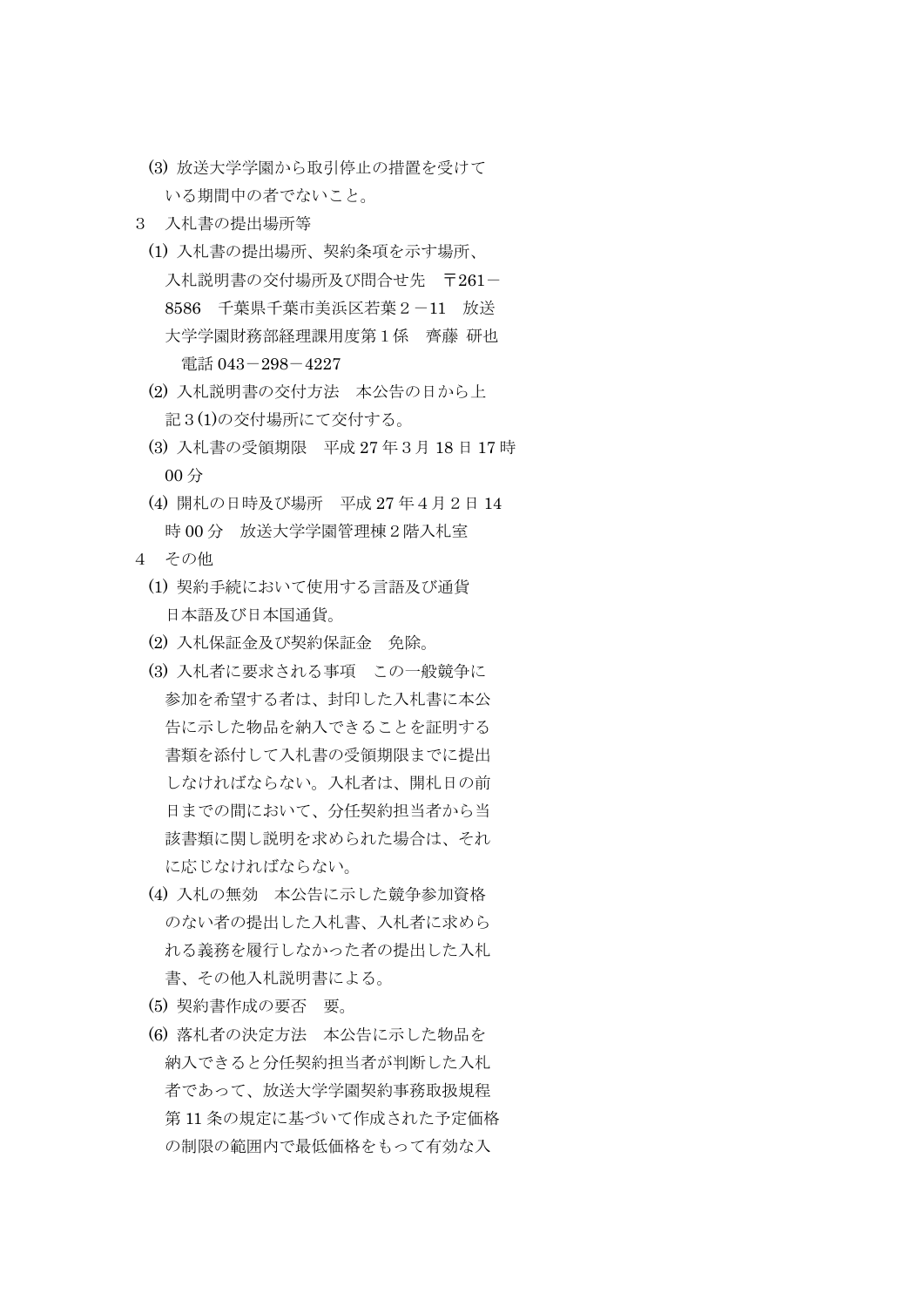札を行った入札者を落札者とする。

- (7) 手続における交渉の有無 無。
- (8) その他 詳細は、入札説明書による。
- 5 Summary
	- (1) Official in charge of disbursement of the procuring entity: Yukinobu Taniyama, Director Department of Finance,The Foun dation for the Open University of Japan
	- (2) Classification of the products to be p rocured : 76
	- (3) Nature and quantity of the products to be purchased : Nature and quantity of t he products to be purchased : Preparatio n for the student application guidelines for the 2015 academic year (the 2nd sem ester), the Faculty of Liberal Arts and the School of Graduate Studies (Masters, Non-Degree Master's Course and Special Auditing Course) 1 Set
	- (4) Delivery period : By 9 June, 2015
	- (5) Delivery place : The Foundation for th e Open University of Japan
	- (6) Qualifications for participating in th e tendering procedures : Suppliers eligi ble for participating in the proposed te nder are those who shall :
		- A not come under Article 4 and 5 of th e Regulation concerning the Contract f or The Foundation for the Open Univers ity of Japan,
		- B have the Grade A, Grade B or Grade C qualification during fiscal 2015 in t he Kanto・Koshinetsu area in manufactu re of product for participating in ten ders by Single qualification for every ministry and agency,